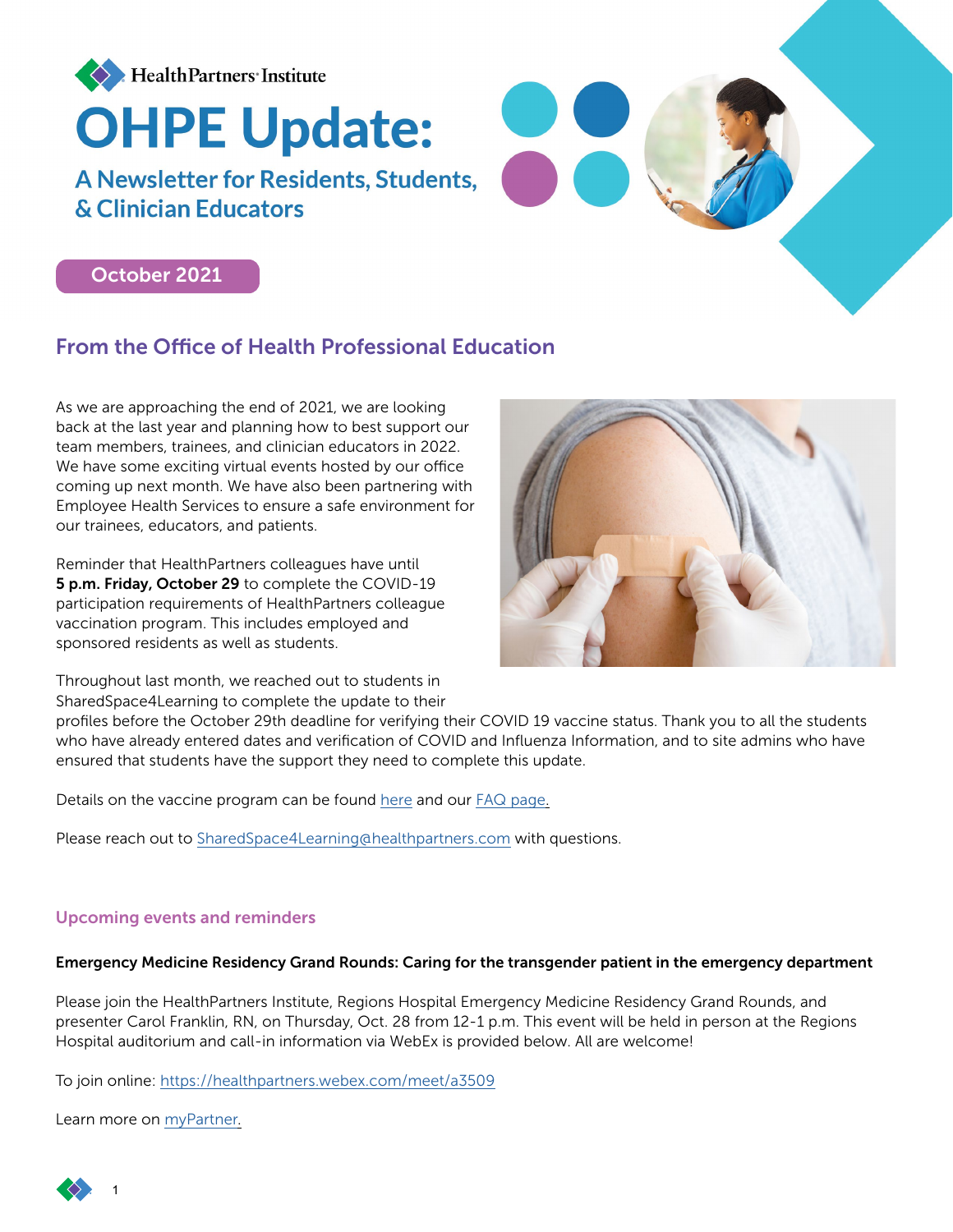# OHPE Announcements

## OHPE Unplugged - Save the date for upcoming session with Dr. Brian Rank



November 18 @ 12 pm - Dr. Brian Rank discusses his path through leadership journey tied to medical education along the way and vision for the future of medical education

Click [here](https://intranet.healthpartners.com/Clinical-Educator-Trainee-Resources/Documents/OHPE%20unplugged-november.ics?csf=1&e=nCgc7D) to download calendar invite for November session.



Due to a systemwide network outage, the October OHPE Unplugged session had to be cancelled, and has been rescheduled for Dec 16. Join us as Dr. Amy Bonifas reflects on her journey to her new role as Program Director and what she wishes she knew beforehand.

Click [here](https://intranet.healthpartners.com/Clinical-Educator-Trainee-Resources/Documents/OHPE%20unplugged%20december.ics?csf=1&e=dt3hOi) to download calendar invite for December session.

## Clinician Case Conferences resume October 28

Join us for Monthly Clinician Case Conference - an educational collaboration designed for HealthPartners clinicians. Interesting cases from our care group will be discussed in a case-based format.

These case presentations are co-lead by Tarrek Hegab, MD (Hospital Medicine) and Meredith Wold, PA-C (Institute)

Upcoming session: Thursday, October 28, 7 am. [Click here to join presentation on Teams.](https://nam02.safelinks.protection.outlook.com/ap/t-59584e83/?url=https://teams.microsoft.com/l/meetup-join/19%253ameeting_ZGM0MDhiZTAtZjU1MS00NjAzLTlhZDEtYWQ1NDg4ODcwMjA2%2540thread.v2/0?context%3D%257b%2522Tid%2522%253a%25229539230a-5213-4542-9ca6-b0ec58c41a4d%2522%252c%2522Oid%2522%253a%2522c19af64d-c7f4-4316-bc47-b78a7942597b%2522%257d&data=04%7c01%7cPratakshya.X.Bhandari%40HealthPartners.Com%7c4879510370824f47e51608d98d8f646b%7c9539230a521345429ca6b0ec58c41a4d%7c0%7c0%7c637696469438571239%7cUnknown%7cTWFpbGZsb3d8eyJWIjoiMC4wLjAwMDAiLCJQIjoiV2luMzIiLCJBTiI6Ik1haWwiLCJXVCI6Mn0%3D%7c1000&sdata=qKyS9I1GGm%2BBCj0H1NFd4Csm%2BAjLVeqedEkhu8z/dbk%3D&reserved=0)

View archived videos, including COVID-19 Case Conference videos on [myPartner.](https://intranet.healthpartners.com/Clinical-Educator-Trainee-Resources/Pages/COVID-19-Case-Conferences.aspx)

### Raising awareness about using gender-inclusive language on International Pronouns Day

The third Wednesday of October is celebrated as **[International Pronouns Day](https://pronounsday.org/)**, a day to build awareness about using gender-inclusive language. To learn more about the importance of pronouns and to find resources visit [myPartner](https://mynews.healthpartners.com/diversity-equity-inclusion/recognizing-international-pronouns-day/).